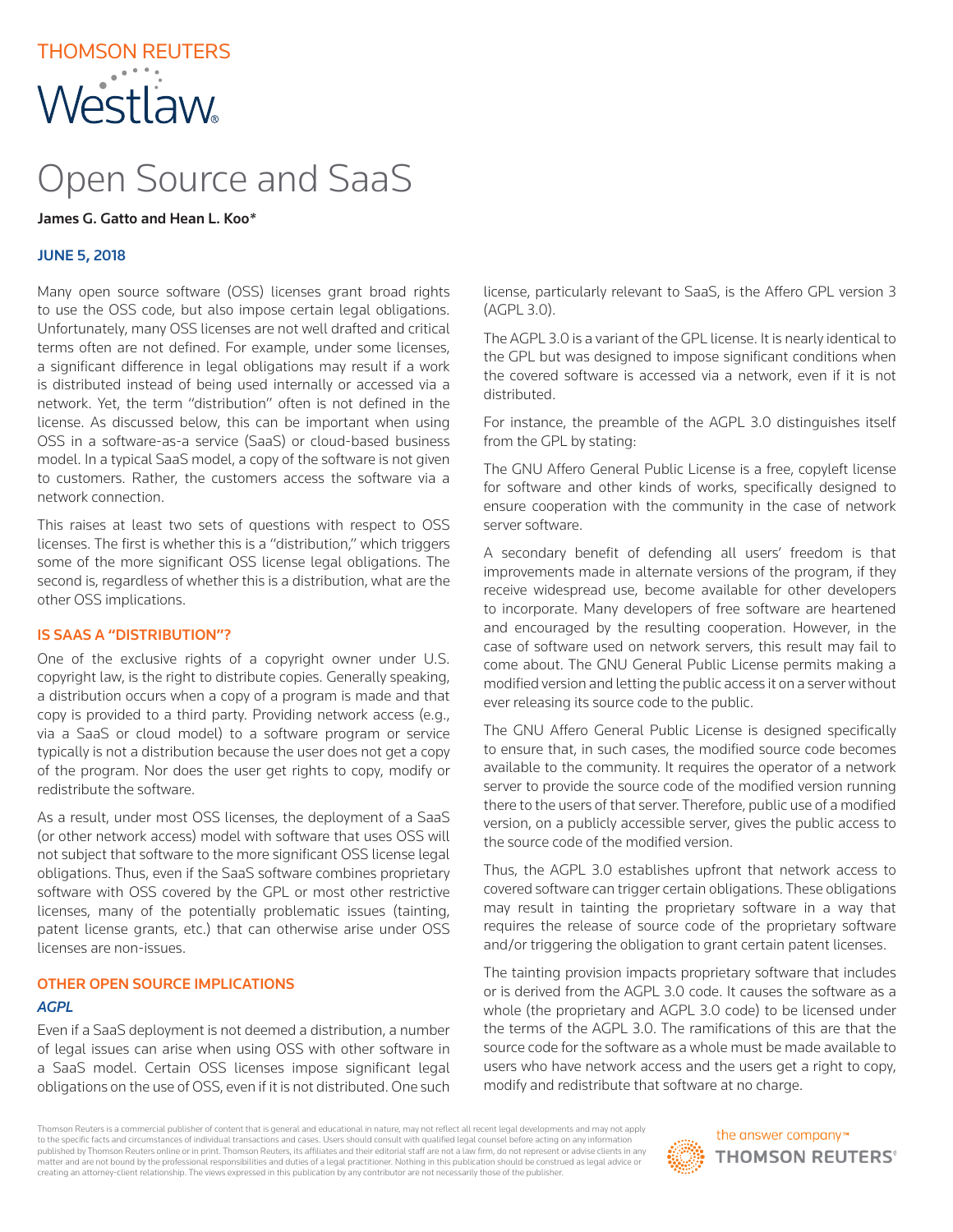Section 13 of the AGPL 3.0 provides the source code access provision. It states: :

Notwithstanding any other provision of this License, if you modify the Program, your modified version must prominently offer all users interacting with it remotely through a computer network (if your version supports such interaction) an opportunity to receive the Corresponding Source of your version by providing access to the Corresponding Source from a network server at no charge, through some standard or customary means of facilitating copying of software. This Corresponding Source shall include the Corresponding Source for any work covered by version 3 of the GNU General Public License that is incorporated pursuant to the following paragraph.

Sections 4 and 5 gives users the right to copy, modify and redistribute the source code.

4. Conveying Verbatim Copies.

 You may convey verbatim copies of the Program's source code as you receive it, in any medium, provided that you conspicuously and appropriately publish on each copy an appropriate copyright notice; keep intact all notices stating that this License and any non-permissive terms added in accord with section 7 apply to the code; keep intact all notices of the absence of any warranty; and give all recipients a copy of this License along with the Program.

 You may charge any price or no price for each copy that you convey, and you may offer support or warranty protection for a fee.

5. Conveying Modified Source Versions.

 You may convey a work based on the Program, or the modifications to produce it from the Program, in the form of source code under the terms of section 4, provided that you also meet all of these conditions:

 a) The work must carry prominent notices stating that you modified it, and giving a relevant date.

 b) The work must carry prominent notices stating that it is released under this License and any conditions added under section 7. This requirement modifies the requirement in section 4 to "keep intact all notices".

 c) You must license the entire work, as a whole, under this License to anyone who comes into possession of a copy. This License will therefore apply, along with any applicable section 7 additional terms, to the whole of the work, and all its parts, regardless of how they are packaged. This License gives no permission to license the work in any other way, but it does not invalidate such permission if you have separately received it.

 d) If the work has interactive user interfaces, each must display Appropriate Legal Notices; however, if the Program has interactive interfaces that do not display Appropriate Legal Notices, your work need not make them do so.

 A compilation of a covered work with other separate and independent works, which are not by their nature extensions of the covered work, and which are not combined with it such as to form a larger program, in or on a volume of a storage or distribution medium, is called an "aggregate" if the compilation and its resulting copyright are not used to limit the access or legal rights of the compilation's users beyond what the individual works permit. Inclusion of a covered work in an aggregate does not cause this License to apply to the other parts of the aggregate.

The patent grant provisions of the AGPL 3.0 impact existing or future-acquired patents covering proprietary software that includes or is based on AGPL 3.0 code. It causes those who own or control patents covering such proprietary software to grant a license under those patents to make, use, sell, offer for sale, import and otherwise run, modify and propagate the proprietary software (or other software or functionality covered by those patents).

Section 11 includes patent grant provision, which states:

 Each contributor grants you a non-exclusive, worldwide, royalty-free patent license under the contributor's essential patent claims, to make, use, sell, offer for sale, import and otherwise run, modify and propagate the contents of its contributor version.

Section 11 defines a "contributor" as "a copyright holder who authorizes use under this License of the Program or a work on which the Program is based. The work thus licensed is called the contributor's 'contributor version'."

This section also defines a contributor's "essential patent claims" as "all patent claims owned or controlled by the contributor, whether already acquired *or hereafter acquired*, that would be infringed by some manner, permitted by this License, of making, using, or selling its contributor version, but do not include claims that would be infringed only as a consequence of further modification of the contributor version. For purposes of this definition, 'control' includes the right to grant patent sublicenses in a manner consistent with the requirements of this License.

## OTHER LICENSES

It is fairly well known in the open source community that the AGPL contains this network access provision. What seems to be less well known is that the AGPL is not the only license